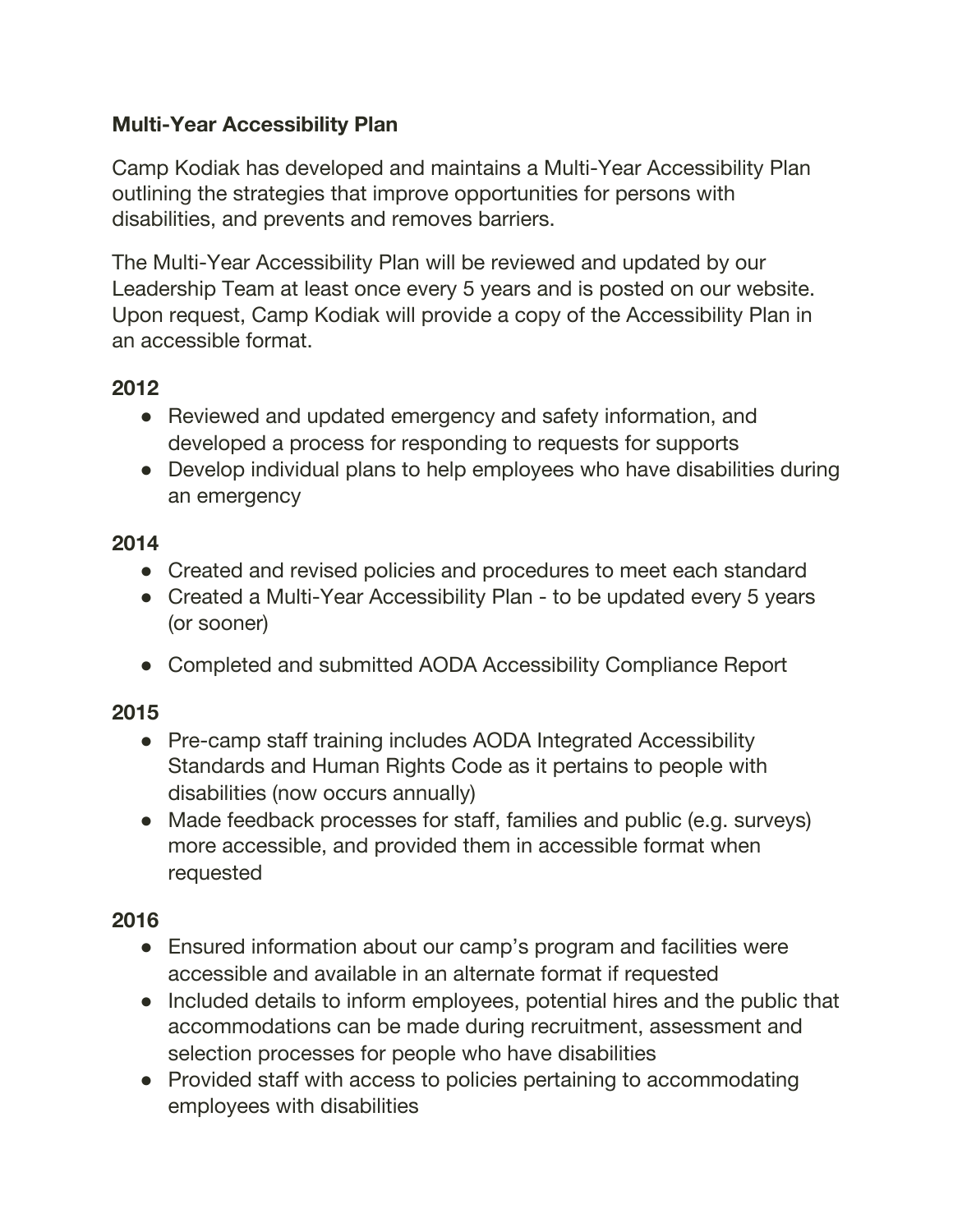• Disabilities of staff members are considered when providing performance reviews and feedback

**2017**

• Completed and submitted AODA Accessibility Compliance Report

## **2018**

● Updated website, including implementing tools to allow accessibility for users with disabilities

### **2019**

● Reviewed and Updated our Multi-Year Accessibility Plan.

#### **2020**

• Reviewed website accessibility and made necessary changes

### **2021**

- Completed and submitted AODA Accessibility Compliance Report
- Continue to review policies and procedures to identify and remove additional barriers

#### **2022**

• Continue to review policies and procedures to identify and remove additional barriers

#### **2023**

• Complete and submit AODA Accessibility Compliance Report

Camp Kodiak is committed to meeting the accessibility needs of persons with disabilities in a timely manner and will do so by preventing and removing barriers to accessibility and meeting accessibility requirements.

We strive to maintain and promote a community where people with disabilities are treated with respect. We welcome feedback on our accessibility policies.

For more information on this accessibility plan and/or to provide feedback, please contact Ilana Stoch at (905)569-7595 or [info@campkodiak.com.](mailto:info@campkodiak.com)